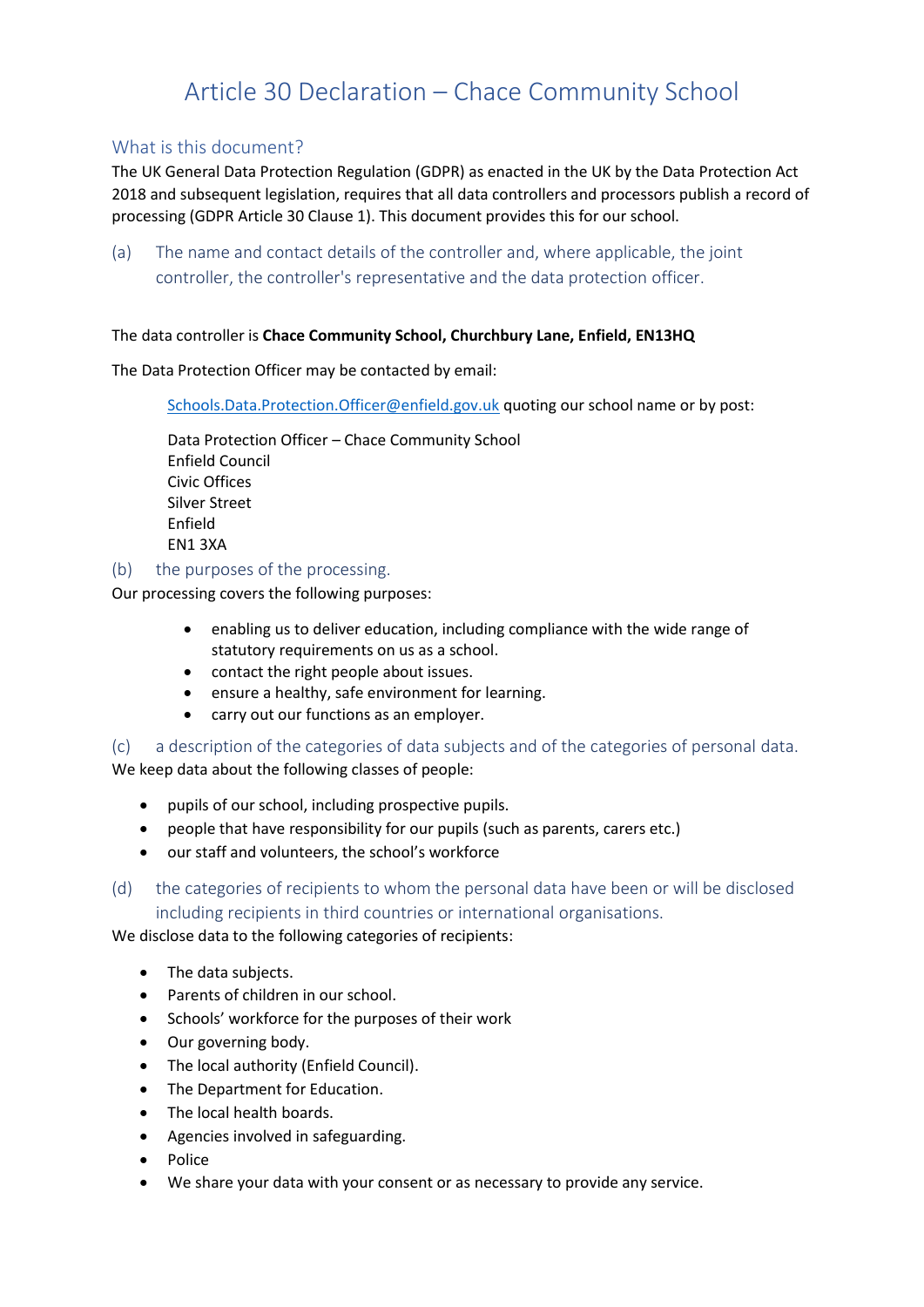# Article 30 Declaration – Chace Community School

• Our service providers with whom we have contracts and appropriate Data Processing Agreements.

#### We may also make other disclosures as consented from time to time by parents.

(e) where applicable, transfers of personal data to a third country or an international organisation, including the identification of that third country or international organisation and, in the case of transfers referred to in the second subparagraph of Article 49(1), the documentation of appropriate safeguards.

Our data is held within the UK and countries with an adequacy decision from the UK regulator.

Where our data is held in third countries, including the USA this is covered by UK Model Contractual Clauses or other provisions considered adequate under UK law.

A major part of our provision is provided by Google and this is covered by EU Model Contractual Clauses. Another part of our provision is provided by Microsoft and this is covered by EU Model Contractual Clauses.

Our school management system is Cloud School by Advanced Learning. Data resides in the EEA and is subject to UK approved model clauses.

(f) where possible, the envisaged time limits for erasure of the different categories of data.

The time limits for our retention of data are documented in our retention schedule, available on request. For most pupil data, this is as required by law being date of birth of pupil plus 25 years.

(g) where possible, a general description of the technical and organisational security measures referred to in Article 32(1).

Article 32(1) measures are documented below:

#### *(a) the pseudonymisation and encryption of personal data.*

We use encryption where possible for data on end user devices; encryption is always used where electronic data is in transit outside of our school. We do not use pseudonymisation within the school.

Electronic data access by parents and pupils outside the schools takes place on their own equipment; we encrypt in transit, but it is not practicable to force encryption on these personal devices.

## *(b) the ability to ensure the ongoing confidentiality, integrity, availability and resilience of processing systems and services.*

Confidentiality – all systems have role-based access control, and many are also restricted to access only from our school network. There are policy and discipline frameworks in place to provide further controls, and access is logged.

Integrity – we regularly review data on our systems, and they are subject to audit. There are also additional verification controls on some systems.